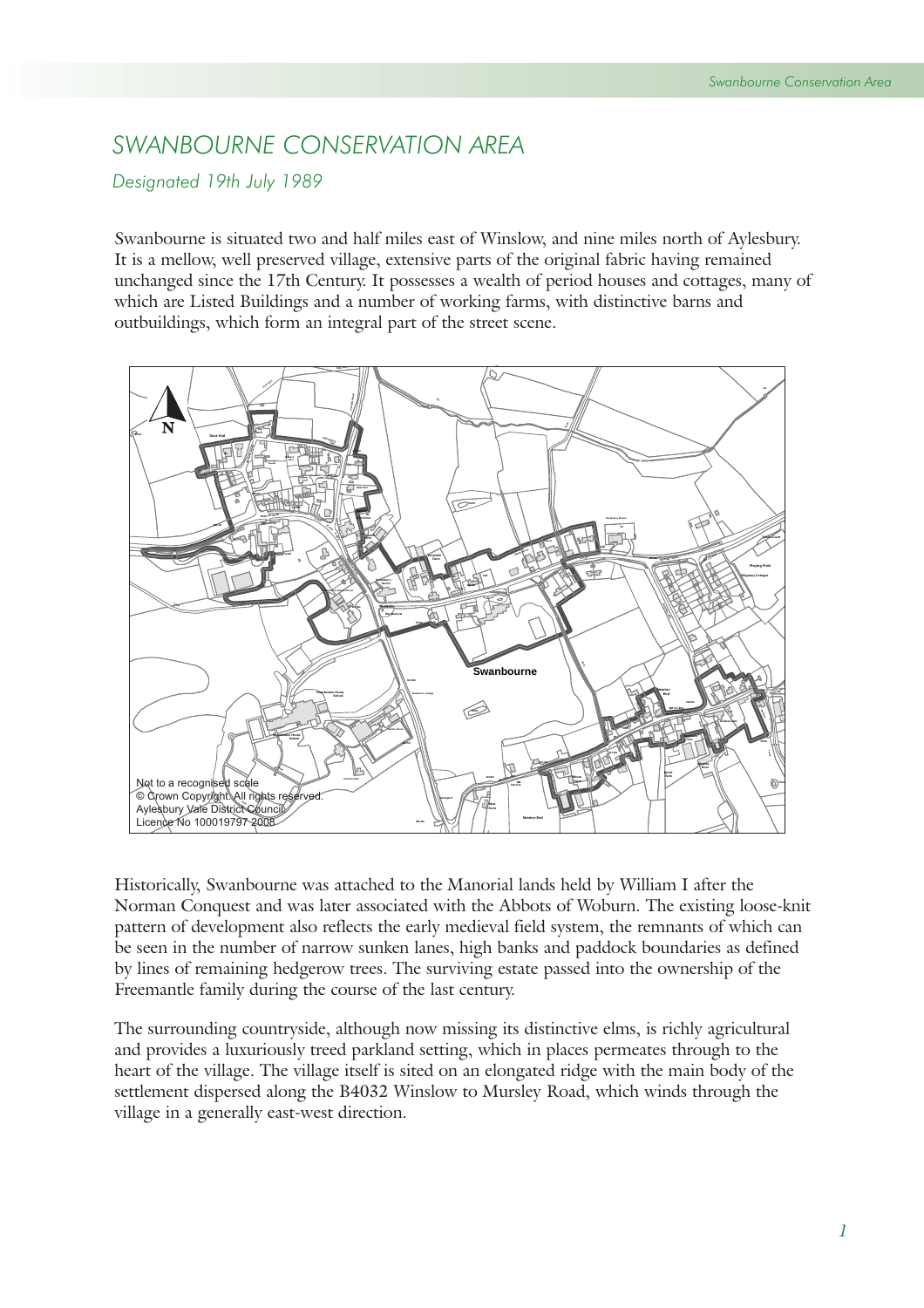The eastward approach to Winslow, along a winding country lane, is particularly attractive. As this road sweeps into the village, it is bordered by a wide grass verge and a distinguished group of trees. This part of the village is notable for its distinctive red brick dwellings and farm buildings, including the various barns and outbuildings around Home Farm situated on the south of the road. The flank walls of several of these front onto the road creating a strong sense of enclosure echoed on the northern side by a lower, though more extensive section of wall standing in front of a row of timber-framed, brick cottages.





Beyond Home Farm the road curves towards the south, with uninterrupted views towards the 13th Century Parish Church of St. Swithans. There is a significant break in the frontage at this point, created by an enclosed, irregularly shaped paddock which affords landscape views out across farmland to woodland beyond.

Smithfield End is a quiet picturesque part of the village, situated to the north of